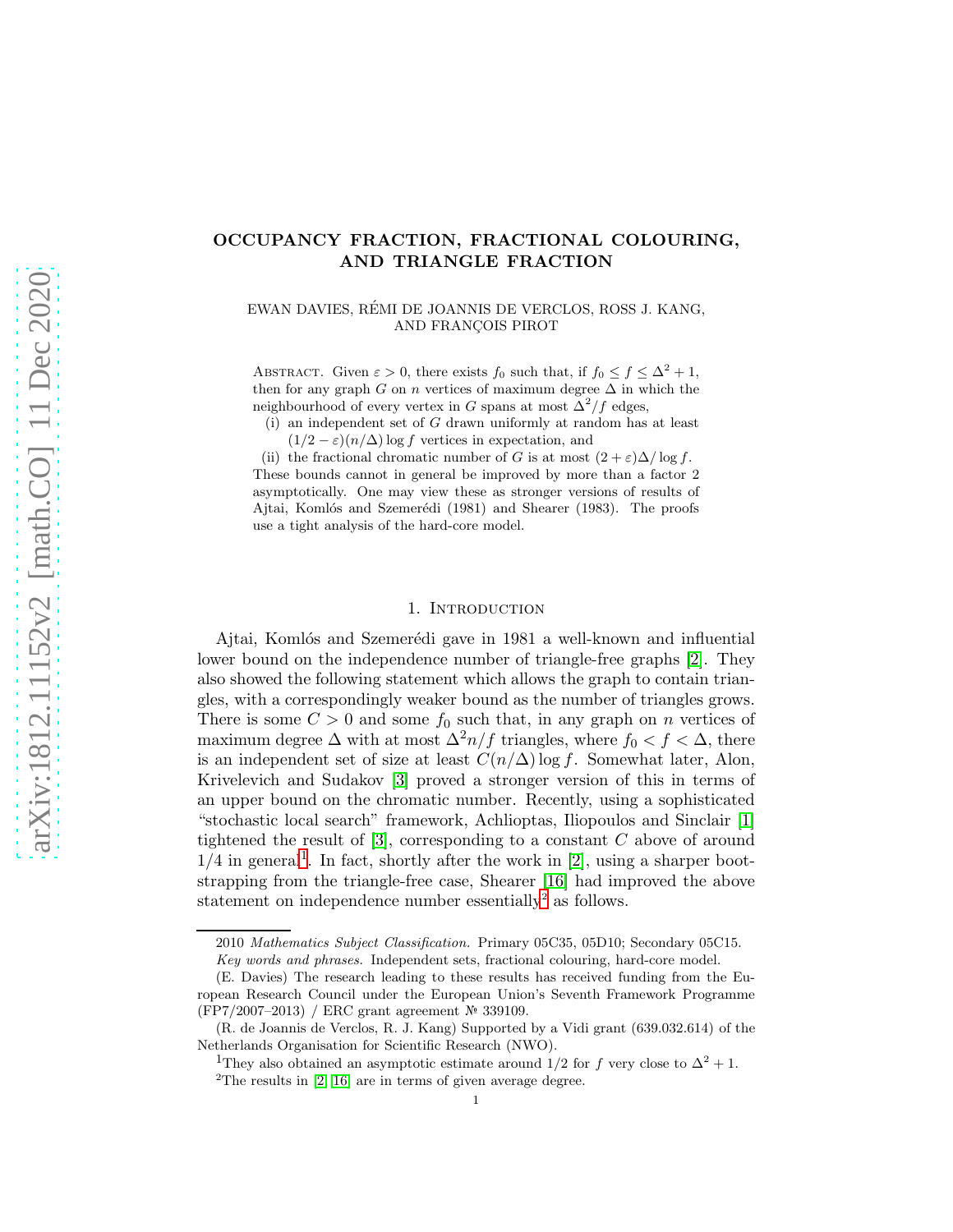<span id="page-1-0"></span>**Theorem 1** (Shearer [\[16,](#page-11-3) Equation (8)]). Given  $\varepsilon > 0$ , there exists  $f_0$  such that, if  $f_0 \le f \le \Delta^2/\varepsilon^2$ , then in any graph on n vertices of maximum degree  $\Delta$  with at most  $\Delta^2 n/f$  triangles, there is an independent set of size at least  $(1/2 - \varepsilon)(n/\Delta) \log f$ .

The case  $f = \Delta^{2-o(1)}$  as  $\Delta \to \infty$  includes the triangle-free case and yields the best to date asymptotic lower bound on the off-diagonal Ramsey numbers. The asymptotic factor 1/2 cannot be improved above 1, due to random regular graphs; see Section [5](#page-8-0) for more details on sharpness.

Our main contribution is to give two stronger forms of Theorem [1,](#page-1-0) one on occupancy fraction (see Theorem [5](#page-3-0) below), the other on fractional chromatic number, combining for the result promised in the abstract.

<span id="page-1-1"></span>**Theorem 2.** Given  $\varepsilon > 0$ , there exists  $f_0$  such that, if  $f_0 \le f \le \Delta^2 + 1$ , then for any graph G on n vertices of maximum degree  $\Delta$  in which the neighbourhood of every vertex in G spans at most  $\Delta^2/f$  edges,

- <span id="page-1-3"></span>(i) an independent set of G drawn uniformly at random has at least  $(1/2 - \varepsilon)(n/\Delta)$  log f vertices in expectation, and
- <span id="page-1-2"></span>(ii) the fractional chromatic number of G is at most  $(2 + \varepsilon)\Delta/\log f$ .

Note that the assumption on the sparsity of the graph  $G$  in Theorem [2](#page-1-1) is expressed differently from the one in Theorem [1;](#page-1-0) it has to be locally con-strained. This is necessary for [\(ii\)](#page-1-2) to hold, since a graph with at most  $\Delta^2 n/f$ triangles can contain a clique of order  $\Delta + 1$  in the case  $n/f \geq \Delta/6$ , which is incompatible with [\(ii\).](#page-1-2) It is however unclear whether the same applies for [\(i\).](#page-1-3) The desire to reach more precise conclusions in terms of occupancy fraction and fractional chromatic number motivates strengthening ones assumptions from given average degree and total triangle count (as in  $[2, 16]$  $[2, 16]$ ) to given maximum degree and bounded local triangle count (as we do here, and in [\[3\]](#page-11-1)). Under these stronger assumptions our Theorem [2](#page-1-1) is easily seen to imply the conclusion of Theorem [1,](#page-1-0) but in fact by deleting vertices contained in too many triangles either conclusion of Theorem [2](#page-1-1) directly implies Theorem [1;](#page-1-0) we give this implication explicitly in Section [2.](#page-3-1)

The proof of Theorem [2](#page-1-1) is by an analysis of the hard-core model, a natural probability distribution on independent sets in a graph. In Section [5,](#page-8-0) we give some indication that our application of this analysis is essentially tight. The same method was used for similar results specific to triangle-free graphs [\[10,](#page-11-4) [8\]](#page-11-5); to an extent, the present work generalises that earlier work.

Theorem [2](#page-1-1)[\(ii\)](#page-1-2) and the results in [\[1\]](#page-11-2) hint at their common strengthening.

<span id="page-1-4"></span>**Conjecture 3.** Given  $\varepsilon > 0$ , there exists  $f_0$  such that, if  $f_0 \le f \le \Delta^2 + 1$ , then any graph of maximum degree  $\Delta$  in which the neighbourhood of every vertex spans at most  $\Delta^2/f$  edges has (list) chromatic number at most (2 + ε)∆/ log f.

In Section [6,](#page-10-0) motivated by quantitative Ramsey theory, we briefly discuss a more basic problem setting in terms of bounded triangle fraction.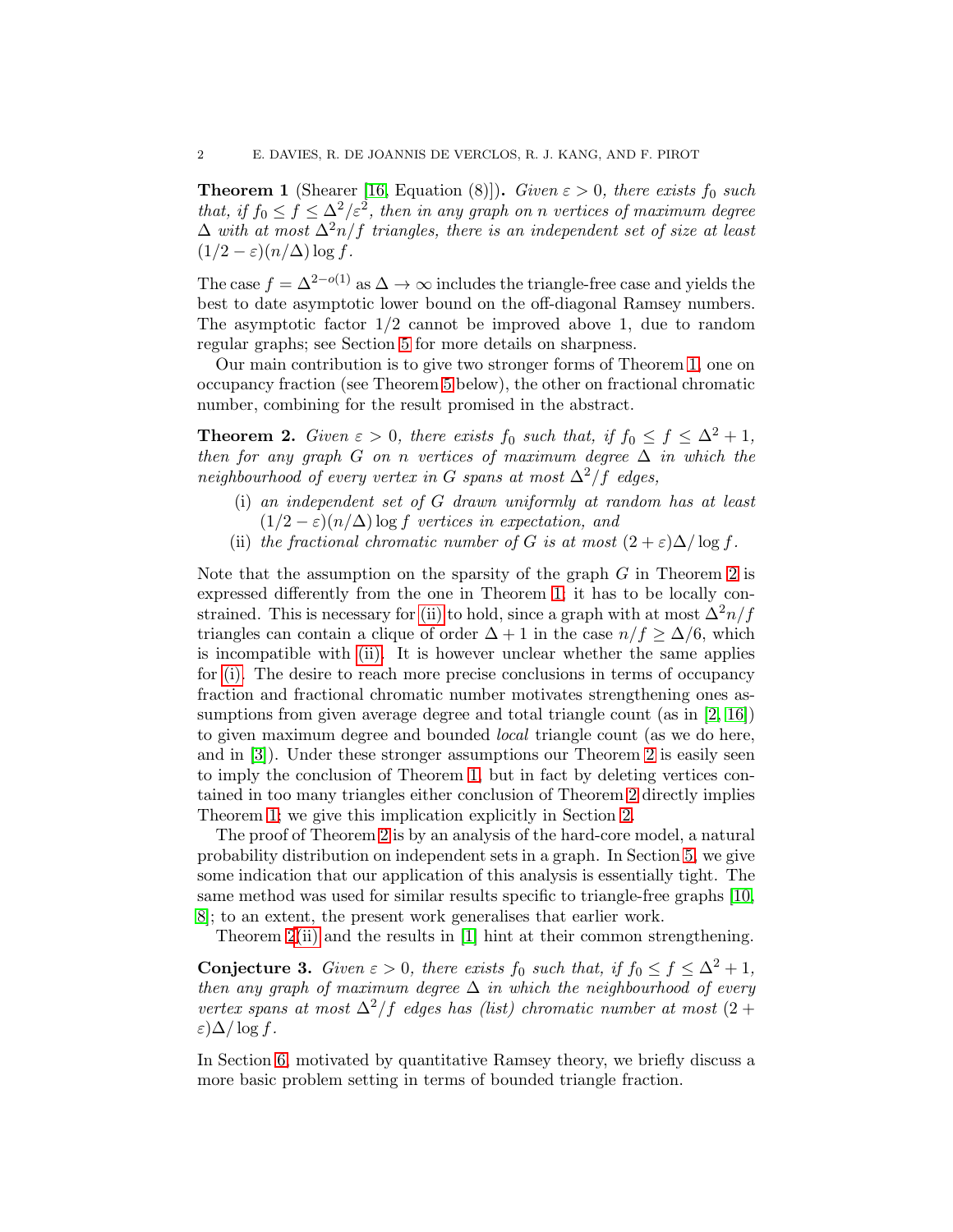<span id="page-2-1"></span>1.1. Notation and preliminaries. We write  $\mathcal{I}(G)$  for the set of independent sets (including the empty set) of a graph G.

Given  $\lambda > 0$ , the *hard-core model on G at fugacity*  $\lambda$  is a probability distribution on  $\mathcal{I}(G)$ , where each  $I \in \mathcal{I}(G)$  occurs with probability proportional to  $\lambda^{|I|}$ . Writing **I** for the random independent set, we have

$$
\mathbb{P}(\mathbf{I}=I)=\frac{\lambda^{|I|}}{Z_G(\lambda)},
$$

where the normalising term in the denominator is the *partition function* (or independence polynomial)  $Z_G(\lambda) = \sum_{I \in \mathcal{I}(G)} \lambda^{|I|}$ . The occupancy fraction is  $\mathbb{E}[\mathbf{I}]/|V(G)|$ . Note that this is a lower bound on the proportion of vertices in a largest independent set of G.

There are many equivalent definitions for a fractional colouring of G, the most relevant one for our purposes being the following. A fractional *colouring* of G is a weight assignment  $w : \mathcal{I}(G) \to [0, 1]$  which satisfies that for every vertex  $v \in V(G)$ , the sum of the weights of all the independent sets that contain v is at least 1. The total weight  $w(G)$  of w is then the sum of all the weights of the independent sets of G. The fractional chromatic number  $\chi_f(G)$  of G is then the minimum total weight of a fractional colouring of G. It is straightforward to show that  $|V(G)|/\chi_f(G)$  is a lower bound on the size of a largest independent set in G.

We have presented in an earlier work [\[8,](#page-11-5) Lemma 3] how to construct a fractional colouring of a graph G using a probability distribution over the independent sets of any induced subgraph  $H$  of  $G$ . Informally speaking, if this probability distribution has the property that for every vertex  $v \in H$ , either  $v$  has a good chance of belonging to the corresponding random independent set **I**, or the expected number of neighbours of  $v$  in **I** is large, then we obtain an upper bound on  $\chi_f(G)$ . This is done using a greedy fractional colouring algorithm, and we refer the reader to  $[8]$  or  $[14, Section 21.3]$  for a description of this algorithm. Note that the statement in [\[8\]](#page-11-5) is significantly more general than what we need here: to obtain the statement below we take  $r = 1$ , rename  $\alpha_1, \alpha_2$  to  $\alpha, \beta$ , and trade the colour-measure definition of fractional colouring for the conceptually simpler weighted independent set version. The conclusion of [\[8,](#page-11-5) Lemma 3] gives what we want here as when each vertex v is fractionally coloured with an interval of the form  $[0, b_v)$  (for some parameters  $b_v > 0$ ) the total weight of colour needed is  $\max_{v \in V} \{b_v\}$ which implies  $\chi_f(G) \leq \max_{v \in V} \{b_v\}.$ 

<span id="page-2-0"></span>**Lemma 4** ([\[8\]](#page-11-5), cf. also [\[14,](#page-11-6) Section 21.3]). Let G be a graph of maximum degree  $\Delta$ , and  $\alpha, \beta > 0$  be positive reals. Suppose that for every induced subgraph  $H \subseteq G$ , there is a probability distribution on  $\mathcal{I}(H)$  such that, writing  $I_H$  for the random independent set from this distribution, for each  $v \in V(H)$  we have

$$
\alpha \mathbb{P}(v \in \mathbf{I}_H) + \beta \mathbb{E}|N_H(v) \cap \mathbf{I}_H| \ge 1.
$$

Then  $\chi_f(G) \leq \alpha + \beta \Delta$ .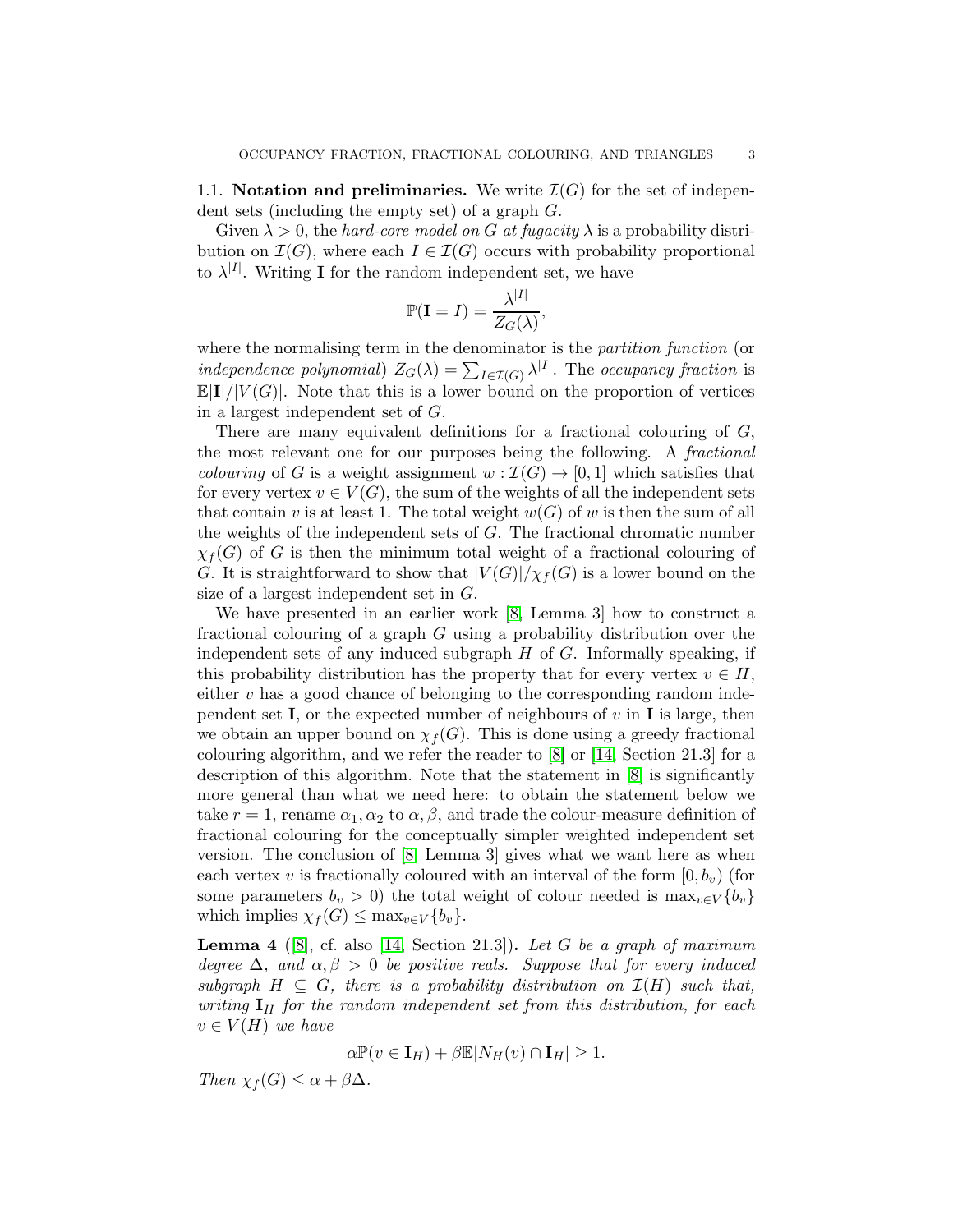In fact the method we use to lower bound occupancy fractions follows a similar principle: we show that either a vertex is likely to be in the random independent set I or the expected number of its neighbours I is large. These techniques were applied in [\[8\]](#page-11-5) to the special case of triangle-free graphs and here we show that the arguments permit substantially greater generality. This is a significant step. For when lower bounding the independence number one can delete vertices, e.g. to remove triangles, and look in the remaining graph. But this does not work immediately in our setting as e.g. fractional colouring requires a condition to be satisfied for every vertex.

Essentially we show that the quantitative properties of the hard-core model that underlie the results of [\[8\]](#page-11-5) degrade "smoothly" in the presence of triangles. In order to do this we pose and solve a more involved optimisation problem, and this hints at the strength of our approach: it is sufficiently general that carefully chosen values of the parameters yield stronger conclusions than seemingly "more natural" choices. That is, we state Theorem [2](#page-1-1)[\(i\)](#page-1-3) in terms of a uniform random independent set, while, on the other hand, naïvely carrying out our argument with  $\lambda = 1$  (which corresponds to a uniform random independent set) does not yield a conclusion of the desired strength; a smaller value of  $\lambda$  must be chosen. That is, Theorem [5](#page-3-0) below gives a lower bound on  $\mathbb{E}[\mathbf{I}]$  that is not monotone increasing in  $\lambda$  despite  $\mathbb{E}[\mathbf{I}]$  itself being monotone increasing in  $\lambda$ .

The function  $W : [-1/e, \infty) \to [-1, \infty)$  is the inverse of  $z \mapsto ze^z$ , also known as the Lambert W function. It is monotone increasing and satisfies (see e.g. [\[7\]](#page-11-7))

<span id="page-3-4"></span>
$$
(I) \t W(x) = \log x - \log \log x + o(1) \text{ and}
$$

<span id="page-3-2"></span>(II) 
$$
W((1 + o(1))x) = W(x) + o(1)
$$
 as  $x \to \infty$ , and

<span id="page-3-3"></span>(III) 
$$
e^{-W(y)} = W(y)/y \text{ for all } y.
$$

<span id="page-3-1"></span>All logarithms in the present paper are natural.

#### 2. The main result

We next discuss our main result, Theorem [2,](#page-1-1) in slightly deeper context. We in fact show a sharp, general lower bound on occupancy fraction for graphs of bounded local triangle fraction, to which Theorem [2](#page-1-1)[\(i\)](#page-1-3) is corollary.

<span id="page-3-0"></span>**Theorem 5.** Suppose  $f, \Delta, \lambda$  satisfy that  $f \leq \Delta^2 + 1$  and, as  $f \to \infty$ , that

$$
\Delta \log(1+\lambda) = \omega(1) \quad \text{and} \quad \frac{2(\Delta \log(1+\lambda))^2}{fW(\Delta \log(1+\lambda))} = o(1).
$$

In any graph G of maximum degree  $\Delta$  in which the neighbourhood of every vertex spans at most  $\Delta^2/f$  edges, writing I for the random independent set from the hard-core model on G at fugacity  $\lambda$ , the occupancy fraction satisfies

$$
\frac{1}{|V(G)|} \mathbb{E}|\mathbf{I}| \ge (1 + o(1)) \frac{\lambda}{1 + \lambda} \frac{W(\Delta \log(1 + \lambda))}{\Delta \log(1 + \lambda)}.
$$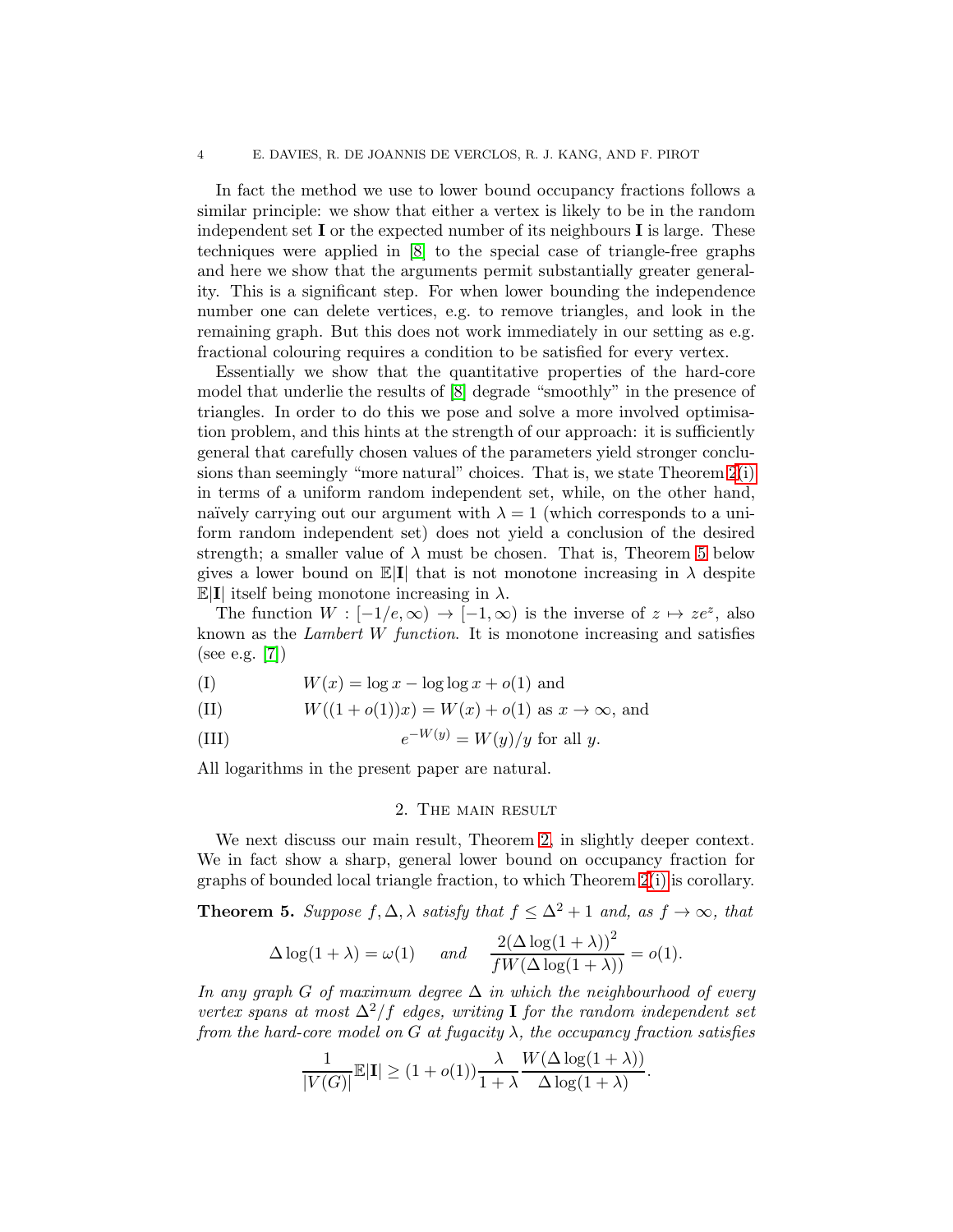This may be viewed as generalising [\[10,](#page-11-4) Thm. 3]. By monotonicity of the occupancy fraction in  $\lambda$  (see e.g. [\[10,](#page-11-4) Prop. 1]), and the fact that a uniform choice from  $\mathcal{I}(G)$  is a hard-core distribution with  $\lambda = 1$ , Theorem [2](#page-1-1)[\(i\)](#page-1-3) follows from Theorem [5](#page-3-0) with  $\lambda = \sqrt{f}/\Delta$ . Theorem 5 is asymptotically optimal. More specifically, in [\[10\]](#page-11-4) it was shown how the analysis of [\[4\]](#page-11-8) yields that, for any fugacity  $\lambda = o(1)$  in the range allowed in Theorem [5,](#page-3-0) the random ∆-regular graph (conditioned to be triangle-free) with high probability has occupancy fraction asymptotically equal to the bound in Theorem [5.](#page-3-0) In Section [5,](#page-8-0) we show our methods break down for  $\lambda$  outside this range, so that new ideas are needed for any improvement in the bound for larger  $\lambda$ .

Moreover, the asymptotic bounds of Theorems [1](#page-1-0) and [2](#page-1-1) cannot be improved, for any valid choice of f as a function of  $\Delta$ , by more than a factor of between 2 and 4. This limits the hypothetical range of  $\lambda$  in Theorem [5.](#page-3-0) This follows by considering largest independent sets in a random regular construction or in a suitable blow-up of that construction [\[16\]](#page-11-3); see Section [5.](#page-8-0)

Observe that Theorem [2](#page-1-1)[\(ii\)](#page-1-2) trivially fails with a global, rather than local, triangle fraction condition by the presence of a  $(\Delta + 1)$ -vertex clique as a subgraph. So Theorems [1](#page-1-0) and [2](#page-1-1) may appear incompatible, since the former has a global condition, while the latter has a local one. Nevertheless, either assertion in Theorem [2](#page-1-1) is indeed (strictly) stronger.

*Proof of Theorem [1.](#page-1-0)* Without loss of generality we may assume that  $\varepsilon > 0$ is small enough so that  $(1/2 - \varepsilon^2)(1 - 3\varepsilon^2)(1 - \varepsilon^2) \ge 1/2 - \varepsilon$ . Let G be a graph on *n* vertices of maximum degree  $\Delta$  with at most  $\Delta^2 n/f$  triangles. Call  $v \in V(G)$  bad if the number of triangles of G that contain v is greater than  $\varepsilon^{-2} \Delta^2/f$ . Let B be the set of all bad vertices. Note that  $3\Delta^2 n/f >$  $|B|\varepsilon^{-2}\Delta^2/f$  and so  $|B| < 3\varepsilon^2 n$ . Let H be the subgraph of G induced by the subset  $V(G) \setminus B$ . Then H is a graph of maximum degree  $\Delta$  on at least  $(1-3\varepsilon^2)n$  vertices such that the neighbourhood of any vertex spans at most  $\Delta^2/(\varepsilon^2 f)$  edges. Provided we take f large enough, either of [\(i\)](#page-1-3) and [\(ii\)](#page-1-2) in Theorem [2](#page-1-1) (with parameter  $\varepsilon$  in Theorem 2 being  $\varepsilon^2$  here) implies that H, and thus  $G$ , contains an independent set of size

$$
(1/2 - \varepsilon^2) \frac{(1 - 3\varepsilon^2)n}{\Delta} \log(\varepsilon^2 f) \ge (1/2 - \varepsilon^2)(1 - 3\varepsilon^2)(1 - \varepsilon^2) \frac{n}{\Delta} \log f
$$

$$
\ge (1/2 - \varepsilon) \frac{n}{\Delta} \log f,
$$

<span id="page-4-0"></span>where on the first line we used that  $\varepsilon^2 f \geq f^{1-\varepsilon^2}$  for f large enough.  $\Box$ 

# 3. An analysis of the hard-core model

A crucial ingredient in the proofs is an occupancy guarantee from the hard-core model, which we establish in Lemma [7](#page-6-0) below. This refines an analysis given in [\[10\]](#page-11-4). Given  $G, I \in \mathcal{I}(G)$ , and  $v \in V(G)$ , let us call a neighbour  $u \in N(v)$  of v externally uncovered by I if  $u \notin N(I \setminus N(v))$ .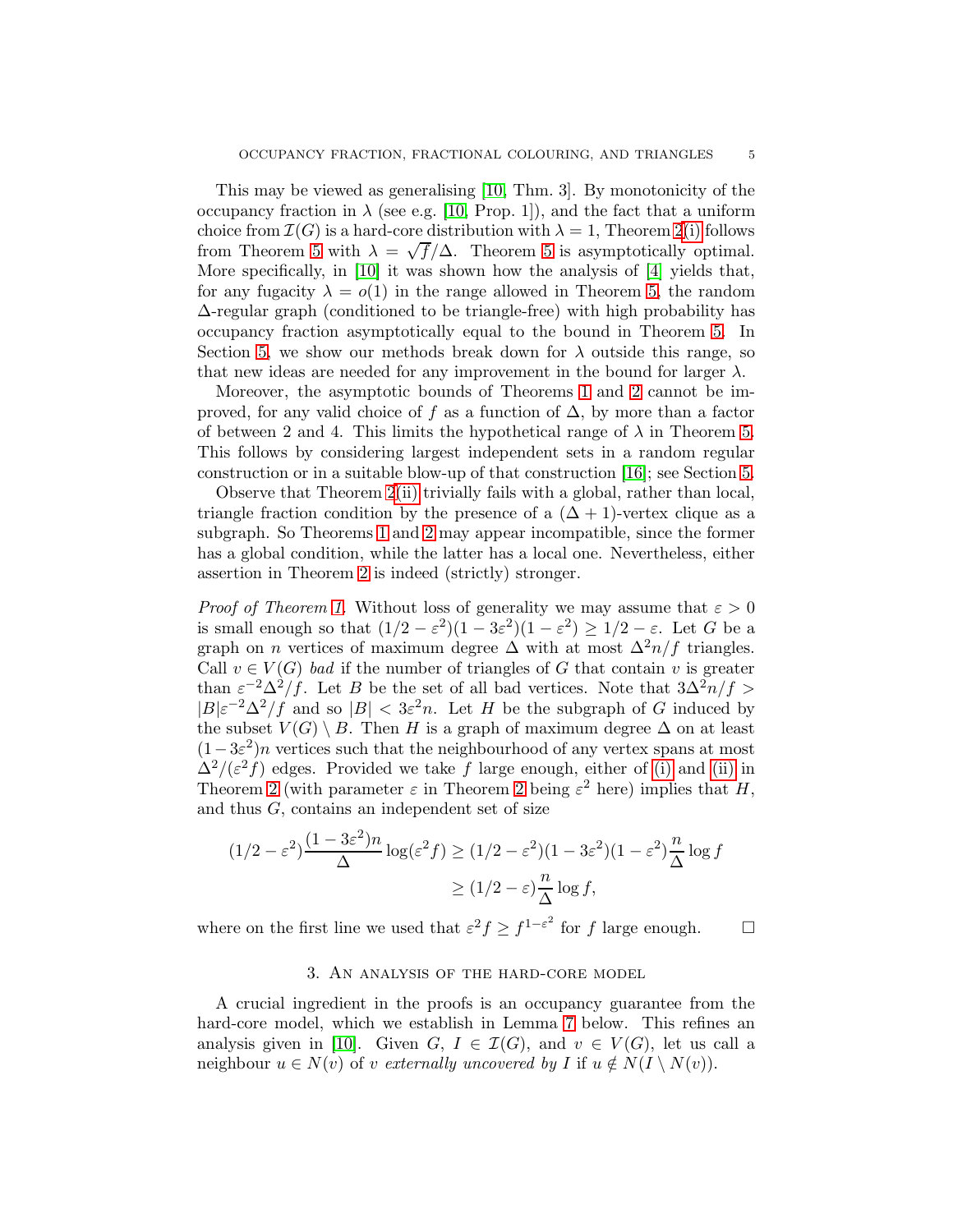<span id="page-5-2"></span><span id="page-5-0"></span>**Lemma 6.** Let G be a graph and  $\lambda > 0$ . Let I be an independent set drawn from the hard-core model at fugacity  $\lambda$  on G.

(i) For every  $v \in V(G)$ , writing  $\mathbf{F}_v$  for the subgraph of G induced by the neighbours of  $v$  externally uncovered by  $I$ ,

$$
\mathbb{P}(v \in \mathbf{I}) \ge \frac{\lambda}{1+\lambda} (1+\lambda)^{-\mathbb{E}|V(\mathbf{F}_v)|}.
$$

<span id="page-5-1"></span>(ii) Moreover,

$$
\mathbb{E}|\mathbf{I}| \geq \frac{\lambda}{1+\lambda} |V(G)|(1+\lambda)^{-\frac{2|E(G)|}{|V(G)|}}.
$$

Proof. The first part follows from two applications of the spatial Markov property of the hard-core model. This property is a general statement about the model which states that for  $X \subset V(G)$ , conditioned on some event of the form  $\{I \cap (V(G) \setminus X) = J\}$ ,  $I \cap X$  is distributed according to the hardcore model on  $G[X \setminus N_G(J)]$ . This can be proved using the definition of the model: conditioned on  $\{I \cap (V(G) \setminus X) = J\}$ , the possible values for  $I \cap X$ are precisely the independent sets in  $G[X \setminus N_G(J)]$ , and it can be verified from first principles that each occurs with the correct probability (see also e.g. [\[9\]](#page-11-9)). First, we have

$$
\mathbb{P}(v \in \mathbf{I}) = \frac{\lambda}{1 + \lambda} \mathbb{P}(\mathbf{I} \cap N(v) = \emptyset),
$$

because conditioned on a value  $\mathbf{I} \setminus \{v\} = J$  such that  $J \cap N(v) = \emptyset$  there are two realisations of **I**, namely J and  $J \cup \{v\}$ , giving

$$
\mathbb{P}(v \in \mathbf{I} \mid J) = \frac{\lambda^{|J|+1}}{\lambda^{|J|} + \lambda^{|J|+1}} = \frac{\lambda}{1+\lambda},
$$

and conditioned on  $\mathbf{I} \setminus \{v\} = J$  such that  $J \cap N(v) \neq \emptyset$ , v cannot be in **I**. This is the spatial Markov property with  $X = \{v\}.$ 

Second, the spatial Markov property with  $X = N(v)$  gives that  $\mathbf{I} \cap N(v)$ is a random independent set drawn from the hard-core model on  $\mathbf{F}_v$ . Then  $\mathbf{I} \cap N(v) = \emptyset$  if and only if this random independent set in  $\mathbf{F}_v$  is empty. It follows that

$$
\mathbb{P}(\mathbf{I} \cap N(v) = \emptyset) = \mathbb{E} \frac{1}{Z_{\mathbf{F}_v}(\lambda)} \ge \mathbb{E}(1+\lambda)^{-|V(\mathbf{F}_v)|} \ge (1+\lambda)^{-\mathbb{E}|V(\mathbf{F}_v)|},
$$

since the graph on  $|V(\mathbf{F}_v)|$  vertices with largest partition function is the graph with no edges, and by convexity. This completes the proof of [\(i\).](#page-5-0)

By the fact that  $|V(\mathbf{F}_v)| \leq \deg(v)$  we also have for all  $v \in V(G)$  that

$$
\mathbb{P}(v \in \mathbf{I}) \ge \frac{\lambda}{1+\lambda} (1+\lambda)^{-\deg(v)}.
$$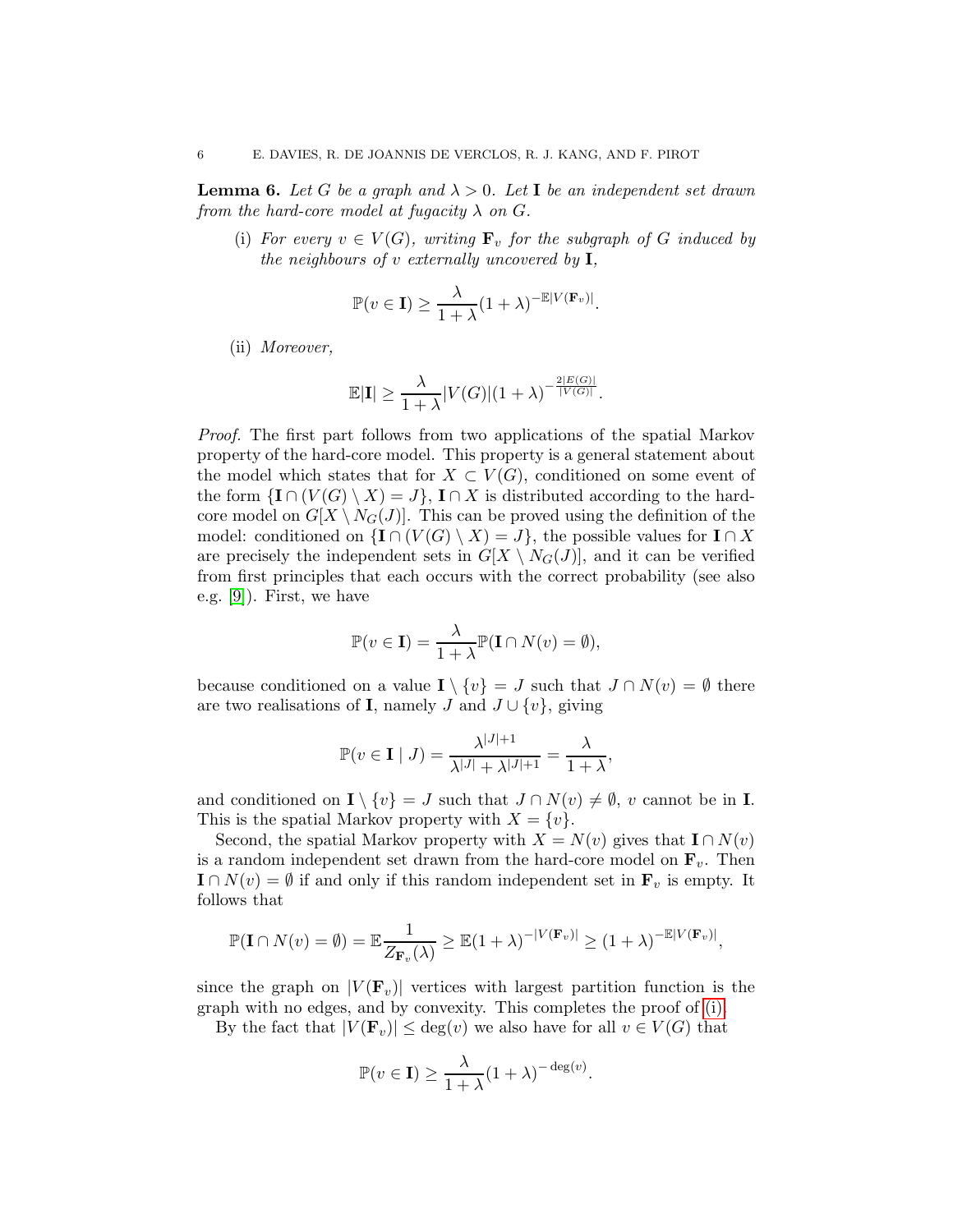Then [\(ii\)](#page-5-1) follows by convexity:

$$
\mathbb{E}|\mathbf{I}| = \sum_{v \in V(G)} \mathbb{P}(v \in \mathbf{I}) \ge \frac{\lambda}{1+\lambda} |V(G)| \sum_{v \in V(G)} (1+\lambda)^{-\deg(v)}
$$

$$
\ge \frac{\lambda}{1+\lambda} |V(G)| (1+\lambda)^{-\frac{2|E(G)|}{|V(G)|}}.
$$

<span id="page-6-0"></span>**Lemma 7.** Let G be a graph of maximum degree  $\Delta$  in which the neighbourhood of every vertex in G spans at most  $\Delta^2/f$  edges and  $\lambda, \alpha, \beta > 0$ . Let I be an independent set drawn from the hard-core model at fugacity  $\lambda$  on G. Then we have, for every  $v \in V(G)$ ,

<span id="page-6-1"></span>(4) 
$$
\alpha \mathbb{P}(v \in \mathbf{I}) + \beta \mathbb{E}|N(v) \cap \mathbf{I}|
$$

$$
\geq \frac{\lambda}{1 + \lambda} \min_{z \geq 0} \left( \alpha (1 + \lambda)^{-z} + \beta z (1 + \lambda)^{-\frac{2\Delta^2}{fz}} \right).
$$

Moreover,

<span id="page-6-2"></span>(5) 
$$
\frac{1}{|V(G)|} \mathbb{E}|\mathbf{I}| \geq \frac{\lambda}{1+\lambda} \min_{z\geq 0} \max\left\{ (1+\lambda)^{-z}, \frac{z}{\Delta} (1+\lambda)^{-\frac{2\Delta^2}{fz}} \right\}.
$$

*Proof.* Write  $\mathbf{F}_v$  for the graph induced by the neighbours of v externally uncovered by **I** and  $z_v = \mathbb{E}|V(\mathbf{F}_v)|$ . By Lemma [6](#page-5-2)[\(i\)](#page-5-0) we have

$$
\mathbb{P}(v \in \mathbf{I}) \ge \frac{\lambda}{1+\lambda}(1+\lambda)^{-z_v}.
$$

For the other term, we apply Lemma [6](#page-5-2)[\(ii\)](#page-5-1) to the graph  $\mathbf{F}_v$ , for which by assumption  $\frac{2|E(\mathbf{F}_v)|}{|V(\mathbf{F}_v)|} \leq \frac{2\Delta^2}{f|V(\mathbf{F}_v)|}$ . If **J** is an independent set drawn from the hard-core model at fugacity  $\lambda$  on  $\mathbf{F}_v$ , then by convexity

$$
\mathbb{E}|N(v) \cap \mathbf{I}| = \mathbb{E}|\mathbf{J}| \ge \frac{\lambda}{1+\lambda} \mathbb{E}\left[|V(\mathbf{F}_v)|(1+\lambda)^{-\frac{2\Delta^2}{f|V(\mathbf{F}_v)|}}\right]
$$

$$
\ge \frac{\lambda}{1+\lambda} z_v (1+\lambda)^{-\frac{2\Delta^2}{f z_v}},
$$

so [\(4\)](#page-6-1) follows. For [\(5\)](#page-6-2), by above we may bound  $\mathbb{E}[\mathbf{I}]$  in two distinct ways:

$$
\mathbb{E}|\mathbf{I}| \ge |V(G)| \frac{\lambda}{1+\lambda} (1+\lambda)^{-z} \text{ and}
$$
  
\n
$$
\mathbb{E}|\mathbf{I}| \ge \frac{1}{\Delta} \sum_{v \in V(G)} \sum_{u \in N(v)} \mathbb{P}(u \in \mathbf{I}) \ge \frac{1}{\Delta} \sum_{v \in V(G)} \mathbb{E}|N(v) \cap \mathbf{I}|
$$
  
\n
$$
\ge \frac{|V(G)|}{\Delta} \frac{\lambda}{1+\lambda} z (1+\lambda)^{-\frac{2\Delta^2}{f z}}
$$

where  $z = \frac{1}{W}$  $\frac{1}{|V(G)|} \sum_{v \in V(G)} z_v$  is the expected number of externally uncovered neighbours of a uniformly random vertex and for the final inequality we use the convexity of  $x \mapsto xe^{-k/x}$  on  $[0, \infty)$  for any  $k \in \mathbb{R}$ . Now [\(5\)](#page-6-2) follows.  $\square$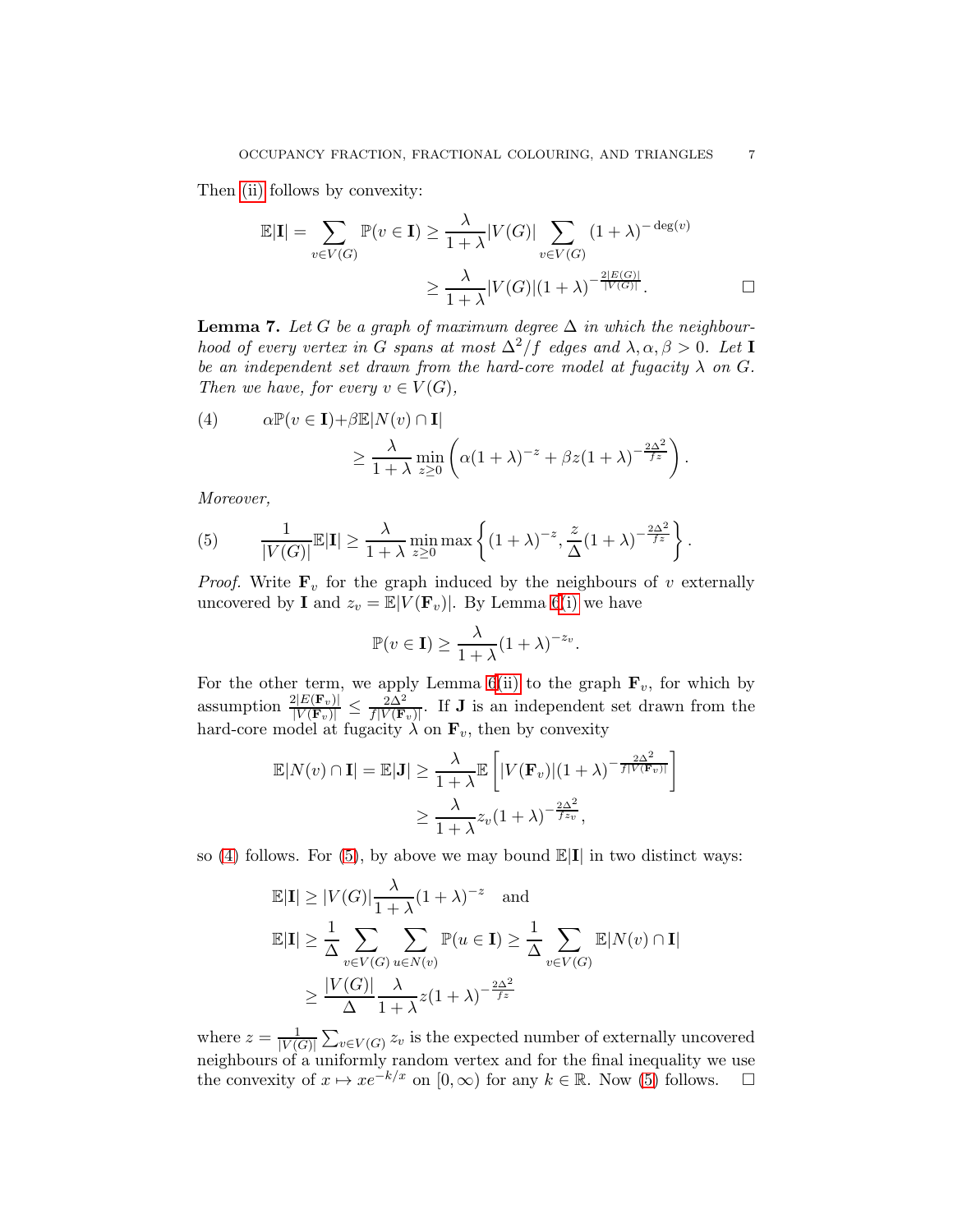## 4. The proofs

Proof of Theorem [5.](#page-3-0) In order to obtain the desired result we evaluate the right hand side of [\(5\)](#page-6-2) in Lemma [7.](#page-6-0) For fixed positive parameters  $\lambda$ ,  $\Delta$ , f, the first argument of the maximisation in  $(5)$  is decreasing from 1 to 0 as z grows from 0 to  $+\infty$ , while the second is increasing from 0 to  $+\infty$ . Therefore, there exists a unique  $z_0 > 0$  satisfying

<span id="page-7-0"></span>(6) 
$$
(1 + \lambda)^{-z_0} = \frac{z_0}{\Delta} (1 + \lambda)^{-\frac{2\Delta^2}{f z_0}},
$$

and the minimum in [\(5\)](#page-6-2) is attained at  $z = z_0$ . We now seek a suitable upper bound on  $z_0$ , and change variables in order to simplify the above equation. Writing  $\Lambda = \Delta \log(1 + \lambda)$  and  $y = z_0 \log(1 + \lambda)$ , we can rewrite [\(6\)](#page-7-0) as

$$
ye^y = \Lambda e^{\frac{2\Lambda^2}{fy}} \ge \Lambda,
$$

where the lower bound comes from the fact that all fixed parameters are positive. Using the fact that W is monotone increasing we obtain  $W(\Lambda) \leq y$ , which we reinject into the equation in order to obtain

$$
ye^{y} = \Lambda e^{\frac{2\Lambda^{2}}{fy}} \leq \Lambda e^{\frac{2\Lambda^{2}}{fW(\Lambda)}}, \text{ and hence}
$$

$$
y \leq W\left(\Lambda e^{\frac{2\Lambda^{2}}{fy}}\right).
$$

In terms of the original parameters, this upper bound becomes

$$
z_0 \log(1+\lambda) \leq W\left(\Delta \log(1+\lambda)e^{\frac{2(\Delta \log(1+\lambda))^2}{fW(\Delta \log(1+\lambda))}}\right).
$$

By the assumptions of Theorem [5,](#page-3-0) and using property  $(II)$  of  $W$ , we have that, as  $f \to \infty$ ,

<span id="page-7-1"></span>(7) 
$$
z_0 \log(1 + \lambda) \le W(\Delta \log(1 + \lambda)(1 + o(1))) = W(\Delta \log(1 + \lambda)) + o(1).
$$

Substituting this into the first argument in [\(5\)](#page-6-2), and using property [\(III\)](#page-3-3) of W, we obtain as  $f \to \infty$ 

$$
\frac{1}{|V(G)|} \mathbb{E}|\mathbf{I}| \ge \frac{\lambda}{1+\lambda} e^{-W(\Delta \log(1+\lambda))+o(1)} = (1+o(1))\frac{\lambda W(\Delta \log(1+\lambda))}{(1+\lambda)\Delta \log(1+\lambda)}.
$$

*Proof of Theorem [2](#page-1-1)*[\(ii\)](#page-1-2). Supposing that we have chosen positive values of  $\alpha$ ,  $β$ , and  $λ$ , write

$$
g(x) = \frac{\lambda}{1+\lambda} \left( \alpha (1+\lambda)^{-x} + \beta x (1+\lambda)^{-\frac{2\Delta^2}{f_x}} \right).
$$

By [\(4\)](#page-6-1) in Lemma [7](#page-6-0) and Lemma [4,](#page-2-0) we have  $\chi_f(G) \leq \alpha + \beta \Delta$ , provided  $g(x) \geq 1$  for all  $x \geq 0$ . It is easy to verify that with  $\alpha, \beta, \lambda > 0$  the function g is strictly convex, so the minimum of  $g(x)$  occurs when  $g'(x) = 0$ , or

$$
(1+\lambda)^{-x} = \frac{\beta}{\alpha} \left( \frac{1}{\log(1+\lambda)} + \frac{2\Delta^2}{fx} \right) (1+\lambda)^{-\frac{2\Delta^2}{fx}}.
$$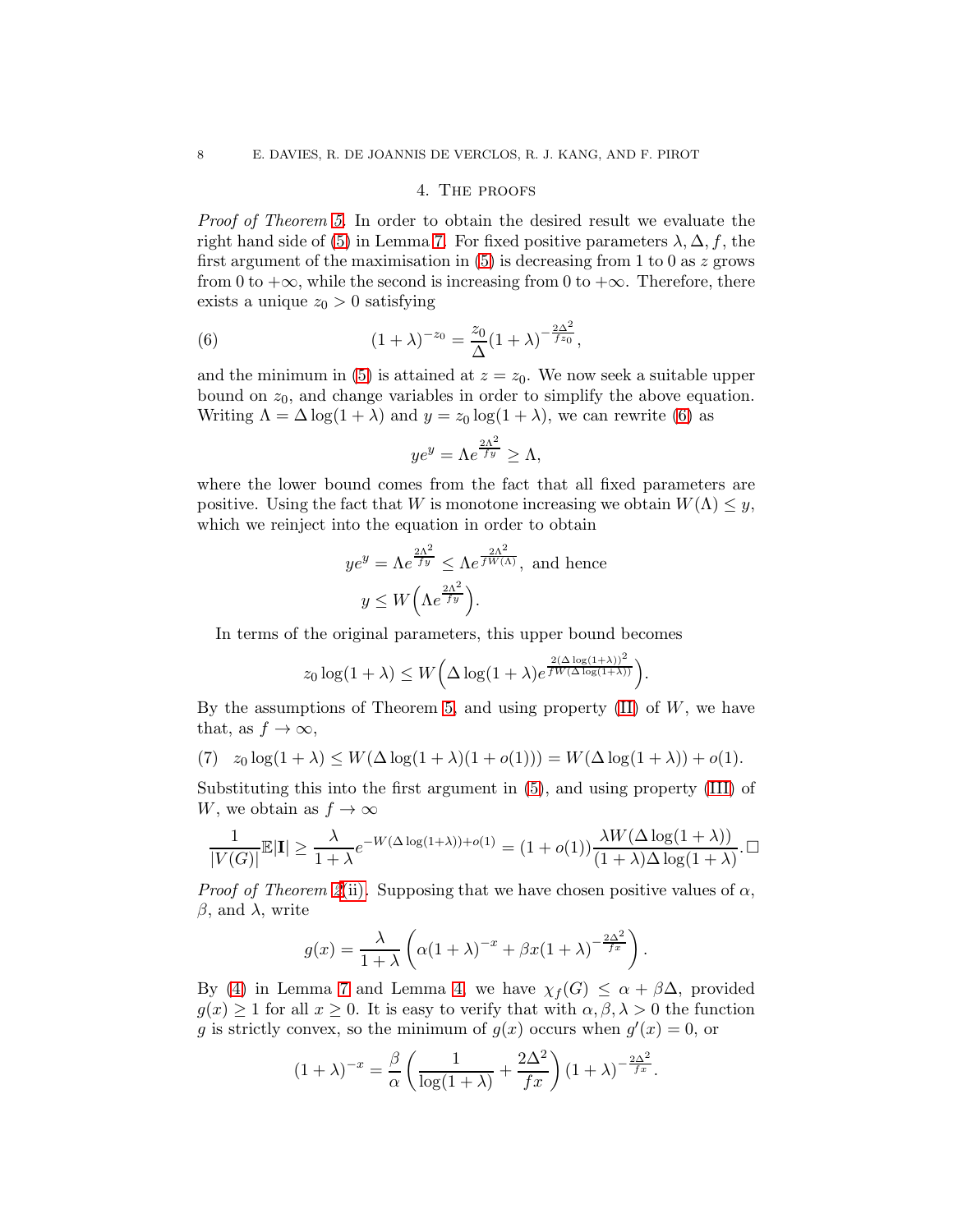As before, let  $z_0$  be the unique solution over  $\mathbb{R}^+$  of [\(6\)](#page-7-0), and hence [\(7\)](#page-7-1) is again satisfied. Then by choosing

<span id="page-8-1"></span>(8) 
$$
\frac{\alpha}{\beta} = \frac{\Delta}{z_0} \left( \frac{1}{\log(1+\lambda)} + \frac{2\Delta^2}{f z_0} \right),
$$

the minimum of g occurs at  $z_0$ . Observe that, if [\(8\)](#page-8-1) is satisfied, then  $g(z_0) \rightarrow$ 0 as  $\alpha \to 0$ , and  $g(z_0) \to +\infty$  as  $\alpha \to +\infty$ , therefore we can express values of  $\alpha, \beta > 0$  in terms of  $\lambda$ ,  $\Delta$ , and f such that the equations  $g(z_0) = 1$  and [\(8\)](#page-8-1) are satisfied. Using [\(6\)](#page-7-0), this means

$$
g(z_0) = \frac{\lambda}{1+\lambda} (1+\lambda)^{-z_0} (\alpha + \beta \Delta) = 1,
$$

and hence by Lemma [4](#page-2-0) we obtain

$$
\chi_f(G) \le \alpha + \beta \Delta = \frac{1 + \lambda}{\lambda} (1 + \lambda)^{z_0}.
$$

We let  $\lambda$  be such that  $\Delta \log(1 + \lambda) = \sqrt{f} = \omega(1)$  as  $f \to \infty$ . In this case, by [\(7\)](#page-7-1) we know that  $z_0 \log(1 + \lambda) \leq W(\Delta \log(1 + \lambda)) + o(1)$ . Thus

$$
\chi_f(G) \le \frac{1+\lambda}{\lambda} (1+\lambda)^{z_0} \le \frac{1+\lambda}{\lambda} e^{W(\Delta \log(1+\lambda)) + o(1)} \quad \text{by (7)}
$$

 $\leq (1+o(1))\frac{\Delta}{\sqrt{f}}e^{W(\sqrt{f})}$  by definition of  $\lambda$ 

$$
\leq (1 + o(1)) \frac{\Delta}{W(\sqrt{f})} \quad \text{by (III)}
$$

$$
\leq (1 + o(1)) \frac{\Delta}{\log \sqrt{f}}
$$
 by (I)

$$
<(2+\varepsilon)\frac{\Delta}{\log f},
$$

<span id="page-8-0"></span>provided that  $f_0$  is taken large enough.

## 5. Sharpness

5.1. Occupancy fraction. Since the occupancy fraction is increasing in  $\lambda$ , it might be intuitive that the lower bound on occupancy fraction that results from the proof of Theorem [5](#page-3-0) is also increasing. This is true only up to a point, just as in [\[10\]](#page-11-4). Already for  $\lambda$  slightly larger than admissible for Theorem [5,](#page-3-0) under mild assumptions, the method breaks down in the sense that the resulting lower bound is asymptotically smaller. In this case a novel analysis would be necessary; there is almost no slack in our treatment of [\(6\)](#page-7-0).

Assume as  $f \to \infty$  that  $\lambda = o(1)$ ,  $\Delta = f^{O(1)}$ ,

$$
\lambda = \omega \left( \frac{\sqrt{f(\log f)^3}}{\Delta} \right)
$$
 and  $\lambda = o \left( \frac{f \log f}{\Delta} \right)$ .

The choice of  $\lambda$  used to obtain Theorem [2](#page-1-1) is just shy of the above range. Substituting the extremes of the interval  $(7)$  into the second argument of  $(5)$ ,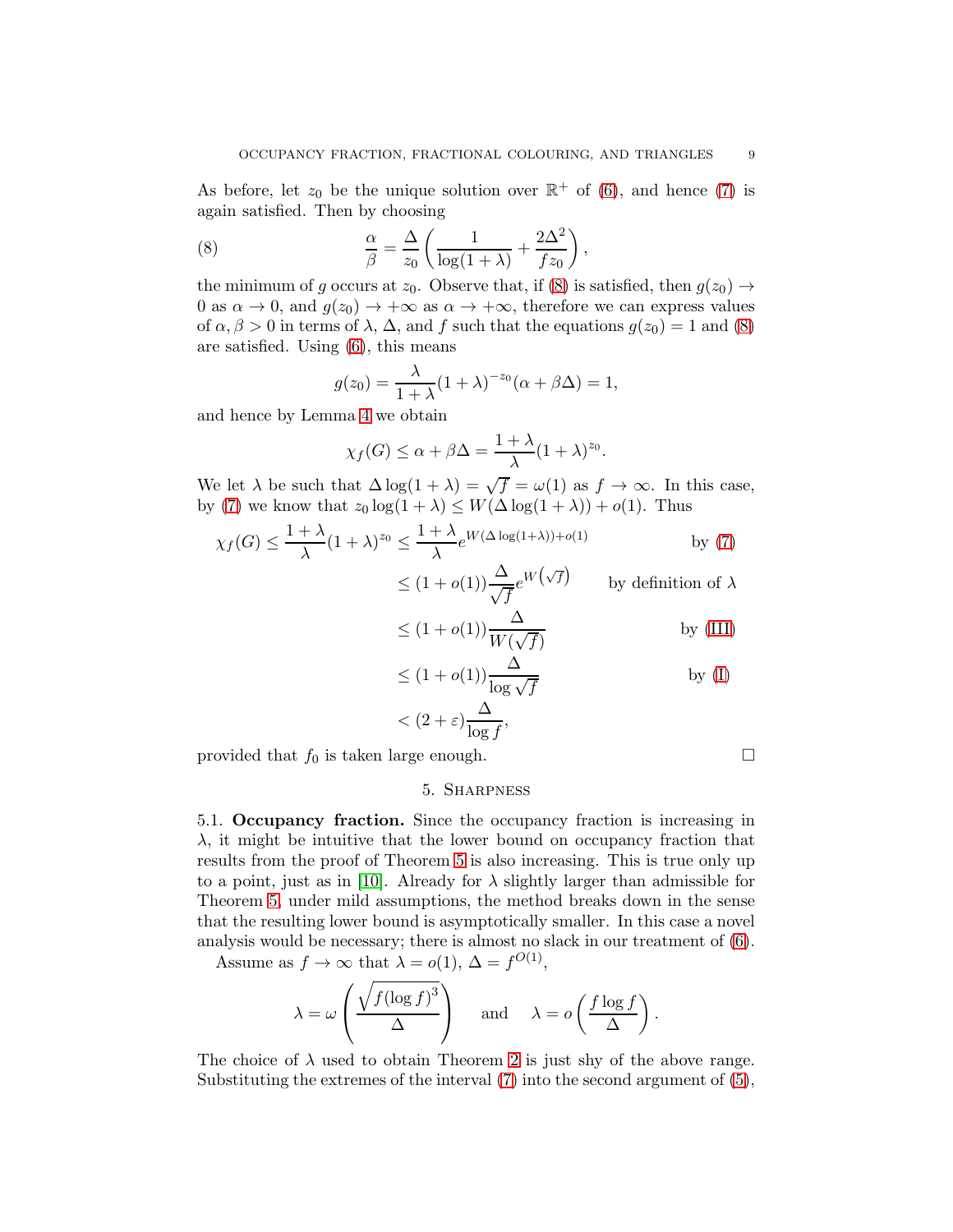we derive the following two expressions as  $f \to \infty$ , the larger of which necessarily bounds the best guarantee to expect from our approach. First,

$$
\frac{\lambda}{1+\lambda} \frac{z}{\Delta} (1+\lambda)^{-\frac{2\Delta^2}{fz}} \Big|_{z \log(1+\lambda) = W(\Delta \log(1+\lambda))}
$$
  
=  $(1+o(1)) \frac{\log(\Delta \lambda)}{\Delta} \exp\left(-(1+o(1)) \frac{2\Delta^2 \lambda^2}{f \log(\Delta \lambda)}\right)$   
 $\leq \Delta^{-1} \exp\left(-\omega\left((\log f)^2\right)\right) = o\left(\frac{\log(\Delta \lambda)}{\Delta}\right).$ 

Second, using the properties of W and the assumed bounds on  $\lambda$ ,

$$
\frac{\lambda}{1+\lambda} \frac{z}{\Delta} (1+\lambda)^{-\frac{2\Delta^2}{fz}} \Big|_{z \log(1+\lambda)=W \left(e^{\frac{2(\Delta \log(1+\lambda))^2}{fW(\Delta \log(1+\lambda))} + \log(\Delta \log(1+\lambda))}\right)}
$$
\n
$$
= (1+o(1)) \frac{2\Delta\lambda^2}{f \log(\Delta\lambda)} \exp\left(-\frac{2(\Delta \log(1+\lambda))^2}{f W \left(e^{\frac{2(\Delta \log(1+\lambda))^2}{fW(\Delta \log(1+\lambda))} + \log(\Delta \log(1+\lambda))}\right)}\right)
$$
\n
$$
= (1+o(1)) \frac{2\Delta\lambda^2}{f \log(\Delta\lambda)} \exp\left(-\frac{W(\Delta \log(1+\lambda))}{1 - (1+o(1)) \frac{f \log(\Delta\lambda/f) \log(\Delta\lambda)}{2(\Delta\lambda)^2}}\right)
$$
\n
$$
= (1+o(1)) \frac{2\Delta\lambda^2}{f \log(\Delta\lambda)} \left(\frac{\log(\Delta\lambda)}{\Delta\lambda}\right)^{\frac{1}{1-(1+o(1))} \frac{f \log(\Delta\lambda/f) \log(\Delta\lambda)}{2(\Delta\lambda)^2}} \frac{1}{(1+o(1)) \sum_{i=1}^{\infty} \frac{f \log(\Delta\lambda/f) \log(\Delta\lambda)}{2(\Delta\lambda)^2}}
$$
\n
$$
= (1+o(1)) \frac{2\lambda}{f} = o\left(\frac{\log(\Delta\lambda)}{\Delta}\right).
$$

5.2. Independence number and fractional chromatic number. By an analysis of the random regular graph [\[13\]](#page-11-10), there are triangle-free  $\Delta$ -regular graphs  $G_{\Delta}$  in which as  $\Delta \rightarrow \infty$  the largest independent set has size at most

$$
(2+o(1))\frac{|V(G_\Delta)|}{\Delta}\log \Delta.
$$

So  $G_{\Delta}$  certifies Theorems [1](#page-1-0) and [2](#page-1-1) to be sharp up to an asymptotic factor 2 provided  $f = \Delta^{2-o(1)}$  as  $\Delta \to \infty$ . For smaller f, let us for completeness reiterate an observation from [\[16\]](#page-11-3). For  $f < \Delta/2$ , let  $d = f - 1$  and let  $bG_d$ be the graph obtained from  $G_d$  by substituting each vertex with a clique of size  $b = \lfloor \Delta/f \rfloor$ . Then  $bG_d$  is regular of degree  $bf - 1 \leq \Delta$  such that each neighbourhood contains at most  $b^2 f/2 \leq \Delta^2/(2f)$  edges, and so  $bG_d$  has at most  $\Delta^2 |V(bG_d)|/f$  triangles. In  $G_d$  the largest independent set is of size

$$
(2 + o(1)) \frac{|V(G_d)|}{d} \log d = (2 + o(1)) \frac{|V(bG_d)|}{\Delta} \log f.
$$

The same is clearly true in  $bG_d$ , and this is an asymptotic factor 4 greater than the lower bound in Theorem [1.](#page-1-0) Last, observe that for  $f \geq \Delta/2$  and  $f \leq \Delta^{2-\Omega(1)}$ ,  $G_{\Delta}$  certifies that Theorems [1](#page-1-0) and [2](#page-1-1) are at most an asymptotic factor 4 from extremal, and so this holds throughout the range of f.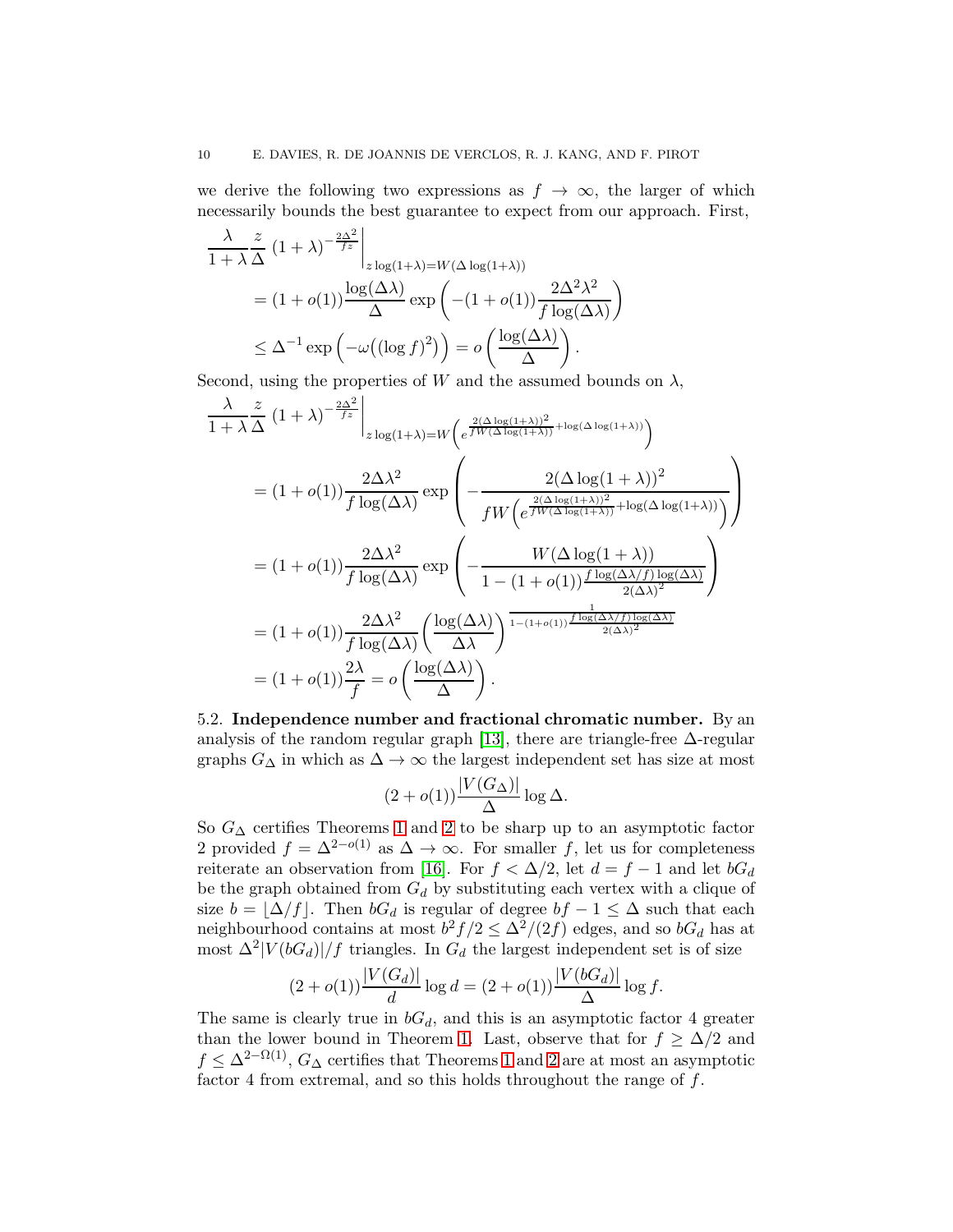### 6. A more basic setting

<span id="page-10-0"></span>Due to the close link with off-diagonal Ramsey numbers, we wonder, what occurs when we drop the degree bounding parameter? This may be variously interpreted. For example, over graphs on  $n$  vertices with at most  $n^3/f$  triangles, what is the best lower bound on the independence number?

One can deduce nearly the correct answer to an alternative, local version of this question: over graphs on  $n$  vertices such that each vertex  $v$  is contained in at most deg $(v)^2/f$  triangles, where  $2 \le f \le (n-1)^2 + 1$ , what is the best lower bound on the independence number? By a comparison of Theorem [1](#page-1-0) and Turán's theorem (applied to a largest neighbourhood), as  $f \rightarrow \infty$  there must be an independent of size at least

<span id="page-10-1"></span>(9) 
$$
\frac{f}{1 + \sqrt{1 + \frac{2f^2}{n \log \min\{f,n\}}}}.
$$

This expression is asymptotic to  $f/2$  if  $f = o(\sqrt{n \log n})$  and asymptotic to  $\sqrt{0.5n \log \min\{f, n\}}$  if  $f = \omega(\sqrt{n \log n})$ , so this in particular extends Shearer's bound on off-diagonal Ramsey numbers to cover any  $f \geq n^{1-o(1)}$ . Over the range of f as a function of n,  $(9)$  is asymptotically sharp up to some reasonably small constant factor by considering the final output of the triangle-free process [\[5,](#page-11-11) [12\]](#page-11-12) or a blow-up of that graph by cliques.

We remark that the same argument as above yields a similar bound as in [\(9\)](#page-10-1) for a more local version, where  $f = \deg(v)^a + 1$  for some fixed  $a \in [0, 2]$ .

By repeatedly extracting independent sets of the size guaranteed in [\(9\)](#page-10-1) (cf. [\[6,](#page-11-13) Lemma 4.1]), it follows that as  $f \to \infty$  the chromatic number is at most

$$
(2 + o(1)) \left( 1 + \sqrt{1 + \frac{2f^2}{n \log \min\{f, n\}} } \right) \frac{n}{f}.
$$

Is this the correct asymptotic order for the largest list chromatic number? Is the extra factor 2 unnecessary for the chromatic number? Even improving the bound only for the fractional chromatic number by a factor 2 would be very interesting. This generalises recent conjectures of Cames van Batenburg and a subset of the authors [\[6\]](#page-11-13), for the triangle-free case  $f = (n-1)^2 + 1$ .

Acknowledgements. We are grateful to Matthew Jenssen, Will Perkins and Barnaby Roberts for helpful discussions, particularly in relation to the analysis in Section [3.](#page-4-0) We are thankful to the anonymous referees for their thorough reading and helpful comments.

Added remarks. Recalling the definition of fractional colouring given in Subsection [1.1,](#page-2-1) it is sometimes useful to give a concrete meaning to the weights in terms of colours. In this case, the set of colours is the interval  $[0, w(G)]$ , and each independent set  $I \in \mathcal{I}(G)$  is assigned a disjoint subinterval of length  $w(I)$ . This is necessary in order to consider *local* fractional colourings, where each vertex has only a subinterval of allowed colours whose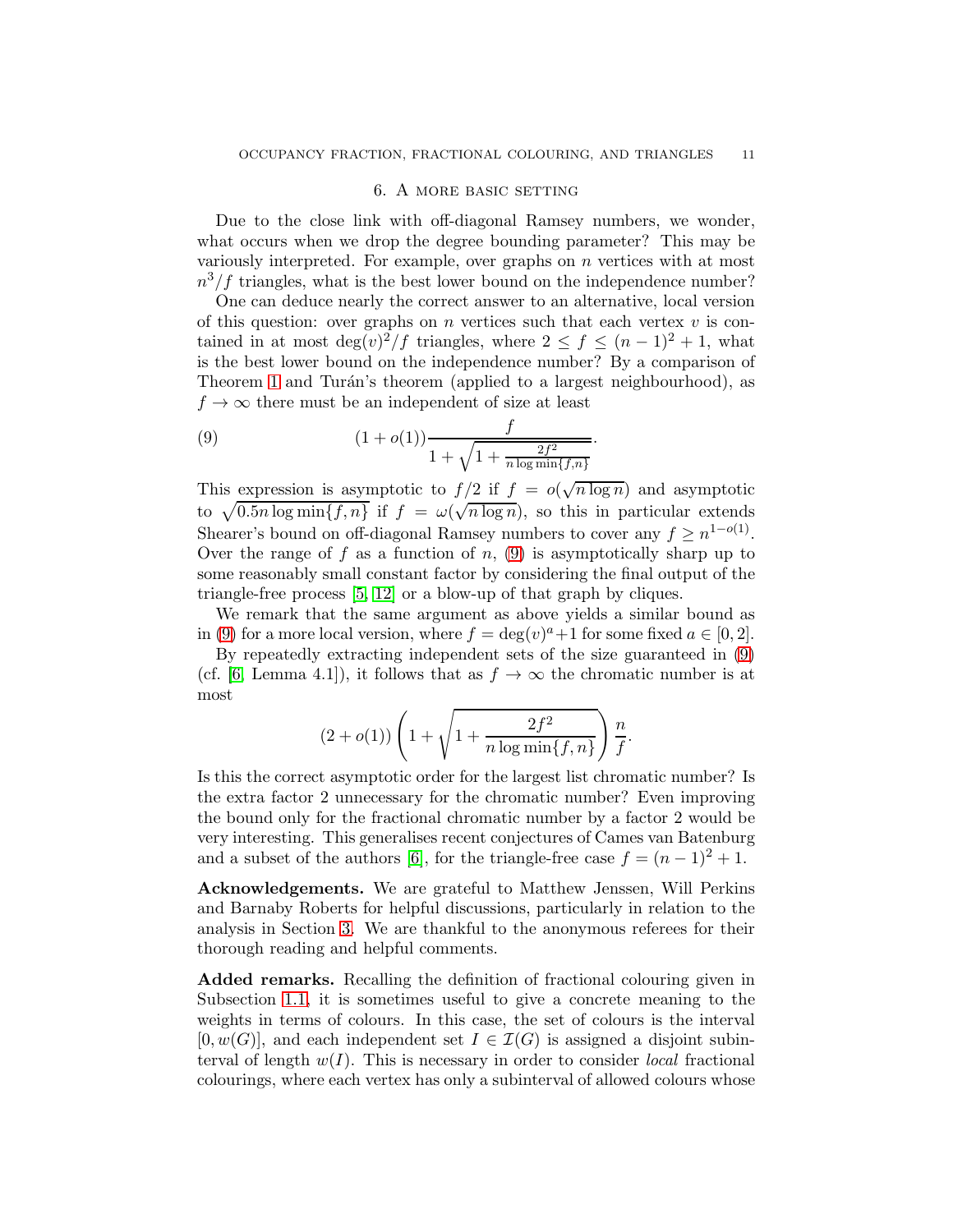length depends on some "local" parameters, such as its degree. A version of the present work expressed in this extra generality can be found in the doctoral thesis of the last author [\[15\]](#page-11-14).

Moreover, following this work, Conjecture [3](#page-1-4) has been confirmed in a stronger form within a general framework (which also includes local colouring among other things) due to Sereni and three of the authors [\[11\]](#page-11-15).

### **REFERENCES**

- <span id="page-11-2"></span>[1] D. Achlioptas, F. Iliopoulos, and A. Sinclair. Beyond the Lovász Local Lemma: Point to Set Correlations and Their Algorithmic Applications. In 2019 IEEE 60th Annual Symposium on Foundations of Computer Science (FOCS), pages 725–744, Baltimore, MD, USA, 2019. IEEE. doi[:10.1109/FOCS.2019.00049.](http://dx.doi.org/10.1109/FOCS.2019.00049)
- <span id="page-11-1"></span><span id="page-11-0"></span>[2] M. Ajtai, J. Komlós, and E. Szemerédi. A dense infinite Sidon sequence. European J.  $Combin., 2(1):1-11, 1981. \text{ DOI}:10.1016/S0195-6698(81)80014-5.$  $Combin., 2(1):1-11, 1981. \text{ DOI}:10.1016/S0195-6698(81)80014-5.$
- [3] N. Alon, M. Krivelevich, and B. Sudakov. Coloring graphs with sparse neighborhoods. J. Combin. Theory Ser. B, 77(1):73–82, 1999. doi[:10.1006/jctb.1999.1910.](http://dx.doi.org/10.1006/jctb.1999.1910)
- <span id="page-11-8"></span>[4] N. Bhatnagar, A. Sly, and P. Tetali. Decay of correlations for the hardcore model on the d-regular random graph. Electron. J. Probab., 21:Paper No. 9, 42, 2016. doi[:10.1214/16-EJP3552.](http://dx.doi.org/10.1214/16-EJP3552)
- <span id="page-11-11"></span>[5] T. Bohman and P. Keevash. Dynamic concentration of the triangle-free process.  $ArXiv$ e-prints, 2013, [arXiv:1302.5963.](http://arxiv.org/abs/1302.5963)
- <span id="page-11-13"></span>[6] W. Cames van Batenburg, R. de Joannis de Verclos, R. J. Kang, and F. Pirot. Bipartite Induced Density in Triangle-Free Graphs. Electron. J. Combin., page P2.34, 2020. doi[:10.37236/8650.](http://dx.doi.org/10.37236/8650)
- <span id="page-11-7"></span>[7] R. M. Corless, G. H. Gonnet, D. E. G. Hare, D. J. Jeffrey, and D. E. Knuth. On the Lambert W function. Advances in Computational Mathematics, 5(1):329–359, 1996. doi[:10.1007/BF02124750.](http://dx.doi.org/10.1007/BF02124750)
- <span id="page-11-5"></span>[8] E. Davies, R. de Joannis de Verclos, R. J. Kang, and F. Pirot. Coloring triangle-free graphs with local list sizes. Random Structures  $\mathcal{B}$  Algorithms, 57(3):730–744, 2020. doi[:10.1002/rsa.20945.](http://dx.doi.org/10.1002/rsa.20945)
- <span id="page-11-9"></span>[9] E. Davies, M. Jenssen, W. Perkins, and B. Roberts. Independent sets, matchings, and occupancy fractions. J. Lond. Math. Soc. (2), 96(1):47–66, 2017. doi[:10.1112/jlms.12056.](http://dx.doi.org/10.1112/jlms.12056)
- <span id="page-11-4"></span>[10] E. Davies, M. Jenssen, W. Perkins, and B. Roberts. On the average size of independent sets in triangle-free graphs. Proc. Amer. Math. Soc., 146(1):111–124, 2018. doi[:10.1090/proc/13728.](http://dx.doi.org/10.1090/proc/13728)
- <span id="page-11-15"></span>[11] E. Davies, R. J. Kang, F. Pirot, and J.-S. Sereni. Graph structure via local occupancy. ArXiv e-prints, 2020, [arXiv:2003.14361.](http://arxiv.org/abs/2003.14361)
- <span id="page-11-12"></span>[12] G. Fiz Pontiveros, S. Griffiths, and R. Morris. The Triangle-Free Process and the Ramsey Number  $R(3, k)$ . Memoirs of the American Mathematical Society, 263(1274), 2020. doi[:10.1090/memo/1274.](http://dx.doi.org/10.1090/memo/1274)
- <span id="page-11-10"></span>[13] A. Frieze and T. Luczak. On the independence and chromatic numbers of random regular graphs. Journal of Combinatorial Theory, Series B, 54(1):123 – 132, 1992. doi[:10.1016/0095-8956\(92\)90070-E.](http://dx.doi.org/10.1016/0095-8956(92)90070-E)
- <span id="page-11-6"></span>[14] M. Molloy and B. A. Reed. Graph Colouring and the Probabilistic Method, volume 23 of Algorithms and Combinatorics. Springer-Verlag, Berlin, 2002. doi[:10.1007/978-3-642-04016-0.](http://dx.doi.org/10.1007/978-3-642-04016-0)
- <span id="page-11-14"></span>[15] F. Pirot. Colouring sparse graphs. PhD thesis, Radboud University Nijmegen and Université de Lorraine, 2019. URL <https://www.theses.fr/2019LORR0153>.
- <span id="page-11-3"></span>[16] J. B. Shearer. A note on the independence number of triangle-free graphs. Discrete Math.,  $46(1):83-87$ , 1983.  $D01:10.1016/0012-365X(83)90273-X$ .